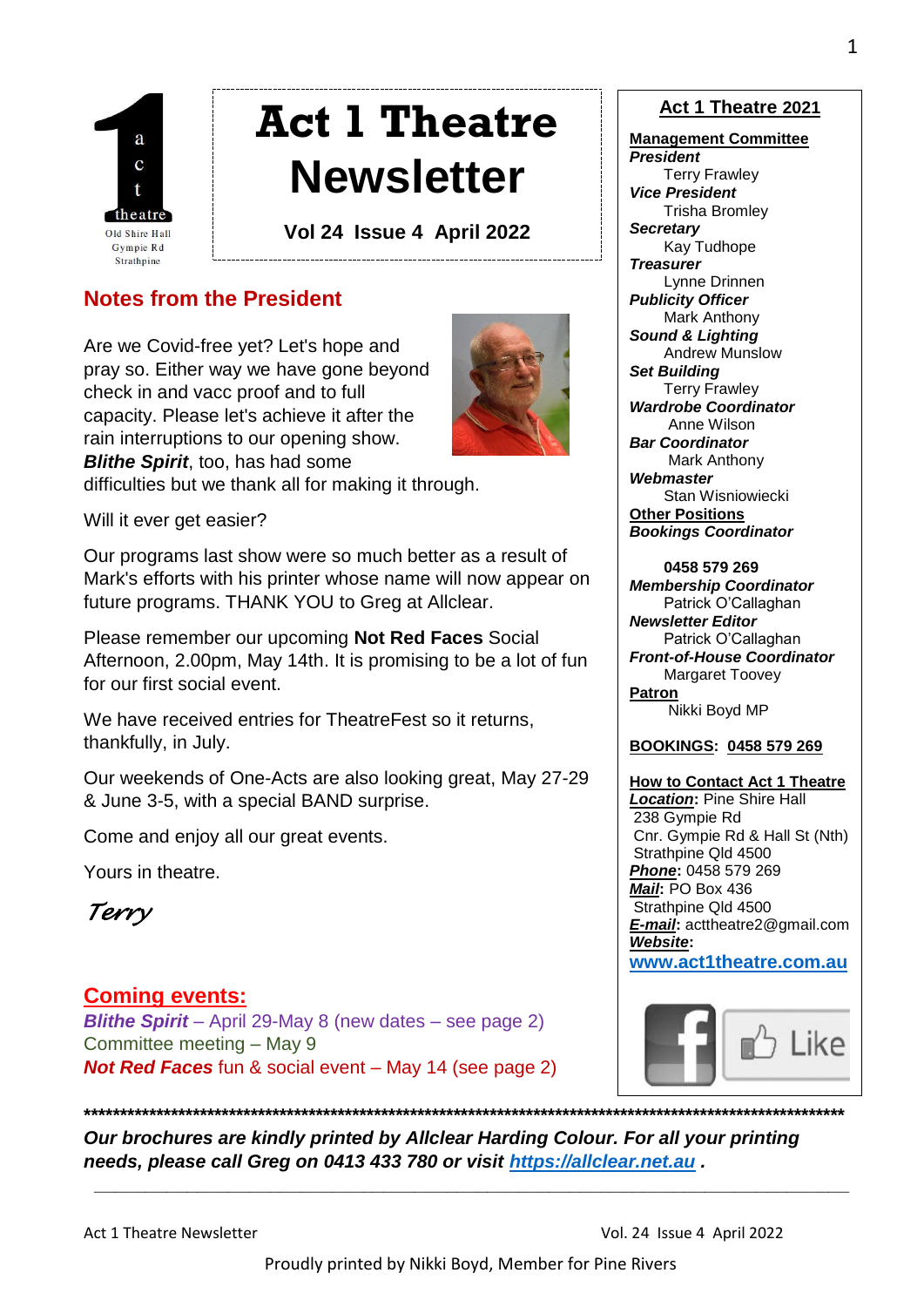# **Opening April 29**



# **April 29, 30, May 1 (matinee), May 6, 7, 8 (matinee).**



Blithe Spirit is a perennial favourite of audiences worldwide. Written by the English master playwright Noel Coward in 1941, it broke all box office records in London's West End and on New York's Broadway. Several movies have been made of it, the most recent being in 2020 starring Judi Dench.

 $\overline{a}$ 

Of course we believe that nothing can outdo a live stage performance and we take great pleasure in bringing *Blithe Spirit* to you. It tells the improbable tale of an author who engages a medium to conduct a séance in the interests of researching his latest novel, with quite unexpected but hilarious consequences. She inadvertently summons the spirit of his first wife, who has been dead for seven years.

At first, his second wife cannot see or hear her and does not believe she exists. But, then...!

# **BOOK NOW**

# **SPECIAL INVITATION – LET'S GET THEATRICAL**

**Inviting all members to come along and have some fun.**

# *Not Red Faces –* **Free event**

**Event – Social afternoon – Entertainment: 'Red Faces' style acts**

## **Date – Saturday, 14th May 2022 Start time – 2pm**

All members welcome plus one guest per member.

Light snacks provided. Bring a plate to share if you wish.

Drinks available for sale over our bar.

## **See next page for more details. \_\_\_\_\_\_\_\_\_\_\_\_\_\_\_\_\_\_\_\_\_\_\_\_\_\_\_\_\_\_\_\_\_\_\_\_\_\_\_\_\_\_\_\_\_\_\_\_\_\_\_\_\_\_\_\_\_\_\_\_\_\_\_\_\_\_\_\_\_\_\_\_\_**

Act 1 Theatre Newsletter Vol. 24 Issue 4 April 2022

Proudly printed by Nikki Boyd, Member for Pine Rivers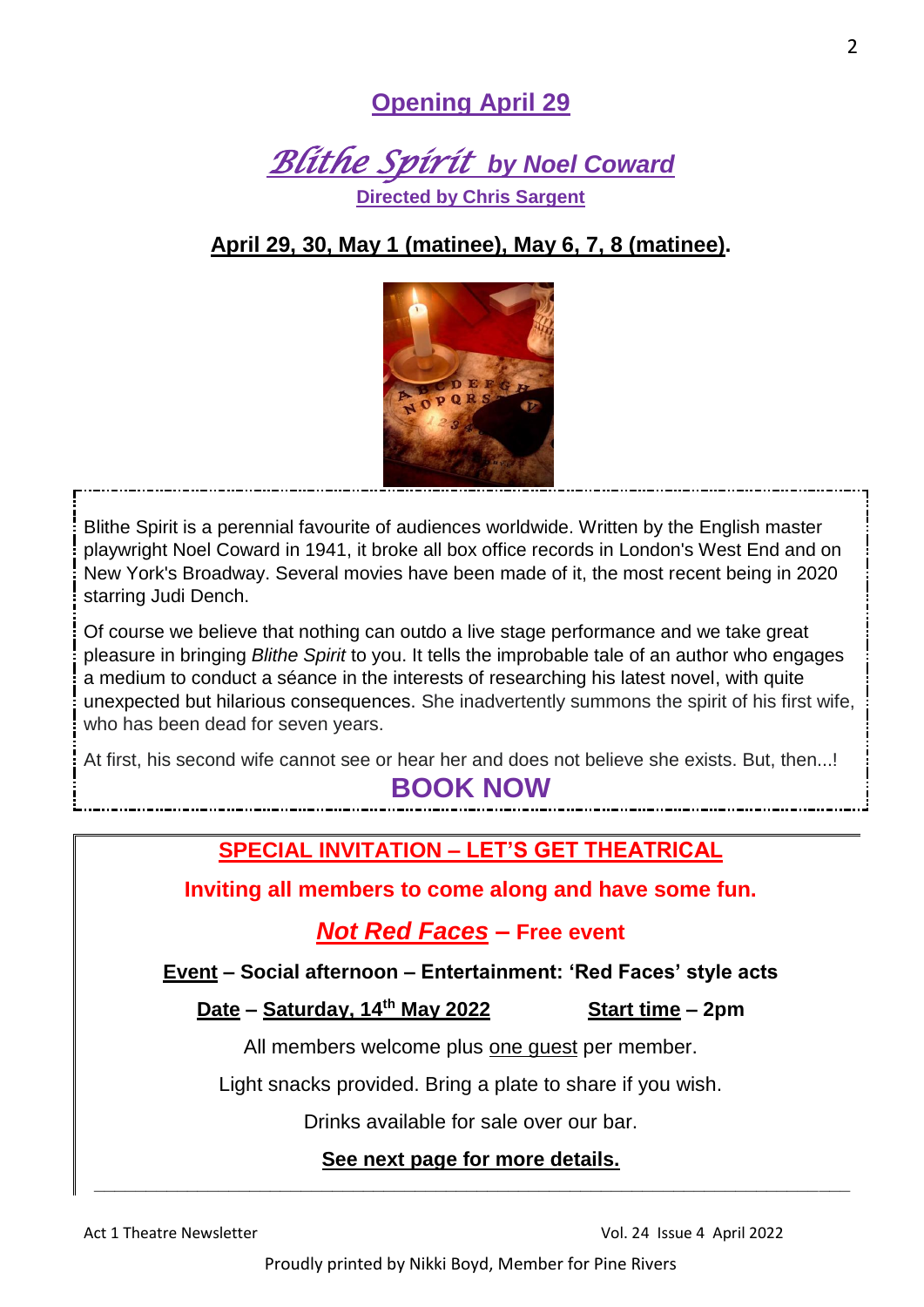## **Entertainment provided by members, with short acts in the style of Red Faces. Would you like to be a contestant?**

If you would like to present a performance item please contact Trisha on 0490 053 908 to discuss your act. Types of acts could be (but not limited to) singers, dancers, magicians and short skits including monologues. The main thing is to have fun and socialise with fellow members.

#### **RSVP**

For catering purposes, we need to know numbers in advance, so please **RSVP** to Trisha on 0490 053 908 or via email to [starofparty@gmail.com](mailto:starofparty@gmail.com), with your name and your quest's name, by May 6.

Our social events will be ongoing during the year and each will have a different theme. Watch out for notice of each one.

# **Come along for a fun afternoon and a get-together with fellow Act 1 members.**

\_\_\_\_\_\_\_\_\_\_\_\_\_\_\_\_\_\_\_\_\_\_\_\_\_\_\_\_\_\_\_\_\_\_\_\_\_\_\_\_\_\_\_\_\_\_\_\_\_\_\_\_\_\_\_\_\_\_\_\_\_\_\_\_\_\_\_\_\_\_\_\_\_

# **Act 1 Management Committee contacts:**

| <b>Terry Frawley, President/Sets</b>   | 5433 0655    |
|----------------------------------------|--------------|
| Trisha Bromley, Vice-President         | 0490 053 908 |
| Kay Tudhope, Secretary                 | 0417 738 915 |
| Lynne Drinnen, Treasurer               | 0403 047 511 |
| Mark Anthony, Publicity/Bar            | 0466 542 887 |
| Andrew Munslow, Sound & Lighting       | 0413 759 741 |
| Anne Wilson, Wardrobe                  | 0447 643 412 |
| Stan Wisniowiecki, Website             | 0431 965 307 |
| <b>Other contacts:</b>                 |              |
| Pat O'Callaghan, Membership/Newsletter | 0438 290 649 |
| <b>Kymberley Rauber, Bookings</b>      | 0458 579 269 |
| Margaret Toovey, Front of House        |              |

## **TheatreFest 2022**

**TheatreFest**, Act 1's drama festival, is back this year. Theatre groups from all around southeast Queensland are being invited to enter one-act plays for a weekend of theatrical experiences on **July 1-3**.

If you have contacts in other theatre groups, make sure they know about TheatreFest and encourage them to get in touch with Anne or Deb for entry details.

## **Sponsorship**

There is the opportunity for a business or organisation – or an individual – to **sponsor a trophy** for the competition and so promote their business as well as participating in an exciting community event. Cost is around \$25. Direct donations towards the cost of running TheatreFest are also welcome.

**Enquiries**: **Anne Wilson**, phone: 3889 7378/ 0447 643 412 or **Deb Hossack**, 0431 843 887.  **\_\_\_\_\_\_\_\_\_\_\_\_\_\_\_\_\_\_\_\_\_\_\_\_\_\_\_\_\_\_\_\_\_\_\_\_\_\_\_\_\_\_\_\_\_\_\_\_\_\_\_\_\_\_\_\_\_\_\_\_\_\_\_\_\_\_\_\_\_\_\_\_\_**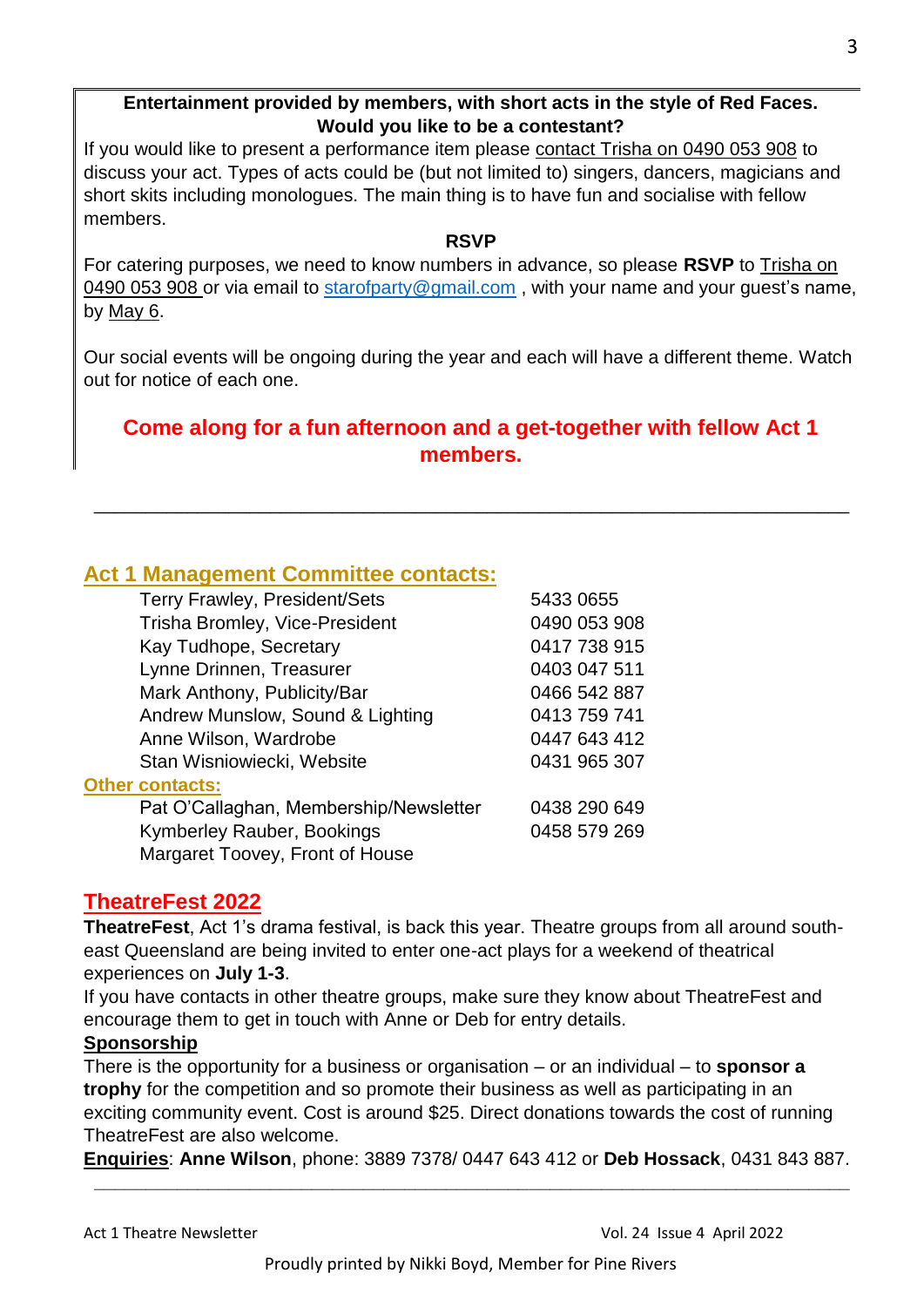# **2022 Program**

**This year, shows will open on Saturday night the first weekend instead of Friday, with two Sunday matinees (except One-acts, TheatreFest and Theatre Restaurant).**

*Note Blithe Spirit will now open Friday April 29 with an extra matinee on Sunday May 8.*

**Apr. 29, 30, May 1(mat.), 6, 7, 8(mat.):** *Blithe Spirit* by Noel Coward, dir. Chris Sargent. (Comedy.) When a man accidentally causes his dead wife's spirit to be called up at a séance, she wreaks havoc in his life. New wife not very happy!

**May 27, 28, 29(mat.), June 3, 4, 5(mat.):** *Season of One-act Plays*. An assortment of short plays.

**July 1, 2, 3:** *TheatreFest.* One-act plays from theatre groups near and far.

**Aug. 5, 6. 7(mat.), 12, 13, 14(mat.), 19, 20: Theatre Restaurant**. Another show of comedy and music, hopefully back to our traditional theatre restaurant format. Title to be announced.

**Oct. 8, 9(mat.), 14, 15, 16(mat.), 21, 22:** *Towards Zero* by Agatha Christie, dir. Anne Wilson. (Murder mystery.) The elderly owner of an English country house is murdered and assorted guests and acquaintances become suspects.

**Dec. 3, 4(mat.), 9, 10, 11(mat.), 16, 17:** *Secret Bridesmaids' Business* by Elizabeth Coleman, dir. Lilian Harrington. (Australian comedy/drama.) A friend of the bride is in a dilemma whether to tell her about an affair the groom has had with someone else in the bridal party. Talk about a can of worms!

Of course, all the information about each show will be in the Newsletter as the time approaches. We hope you can get along to enjoy all of these Act 1 productions.

# **Encourage your friends to join Act 1.**

Act 1 members receive our monthly newsletter and a significant discount on tickets to Act 1 shows and also at Mousetrap, Sandgate and KSP theatres.

Act 1 ticket prices: Full - \$20; Concession - \$17; Member - \$12; Child (12 & under) - \$10. Membership: \$20 full, \$15 concession.

Membership forms are available at the theatre, on [www.act1theatre.com.au](http://www.act1theatre.com.au/), or by e-mail request at [acttheatre2@gmail.com.](mailto:acttheatre2@gmail.com)

## **Share us on Facebook**

**Please share** any Facebook posts about Act 1 with all your contacts. Facebook is one of the main ways we publicise Act 1 and our shows. If you can spread the word to all your Facebook contacts; that will help us greatly. Many thanks for your efforts.

## **Booking Assistance**

*If you have any problems booking on line for Act 1 shows, send an e-mail to [acttheatre2@gmail.com](mailto:acttheatre2@gmail.com) or ring 0458 579 269 but be sure to leave a message as unknown numbers may not be called back.*

 **\_\_\_\_\_\_\_\_\_\_\_\_\_\_\_\_\_\_\_\_\_\_\_\_\_\_\_\_\_\_\_\_\_\_\_\_\_\_\_\_\_\_\_\_\_\_\_\_\_\_\_\_\_\_\_\_\_\_\_\_\_\_\_\_\_\_\_\_\_\_\_\_\_**

Proudly printed by Nikki Boyd, Member for Pine Rivers